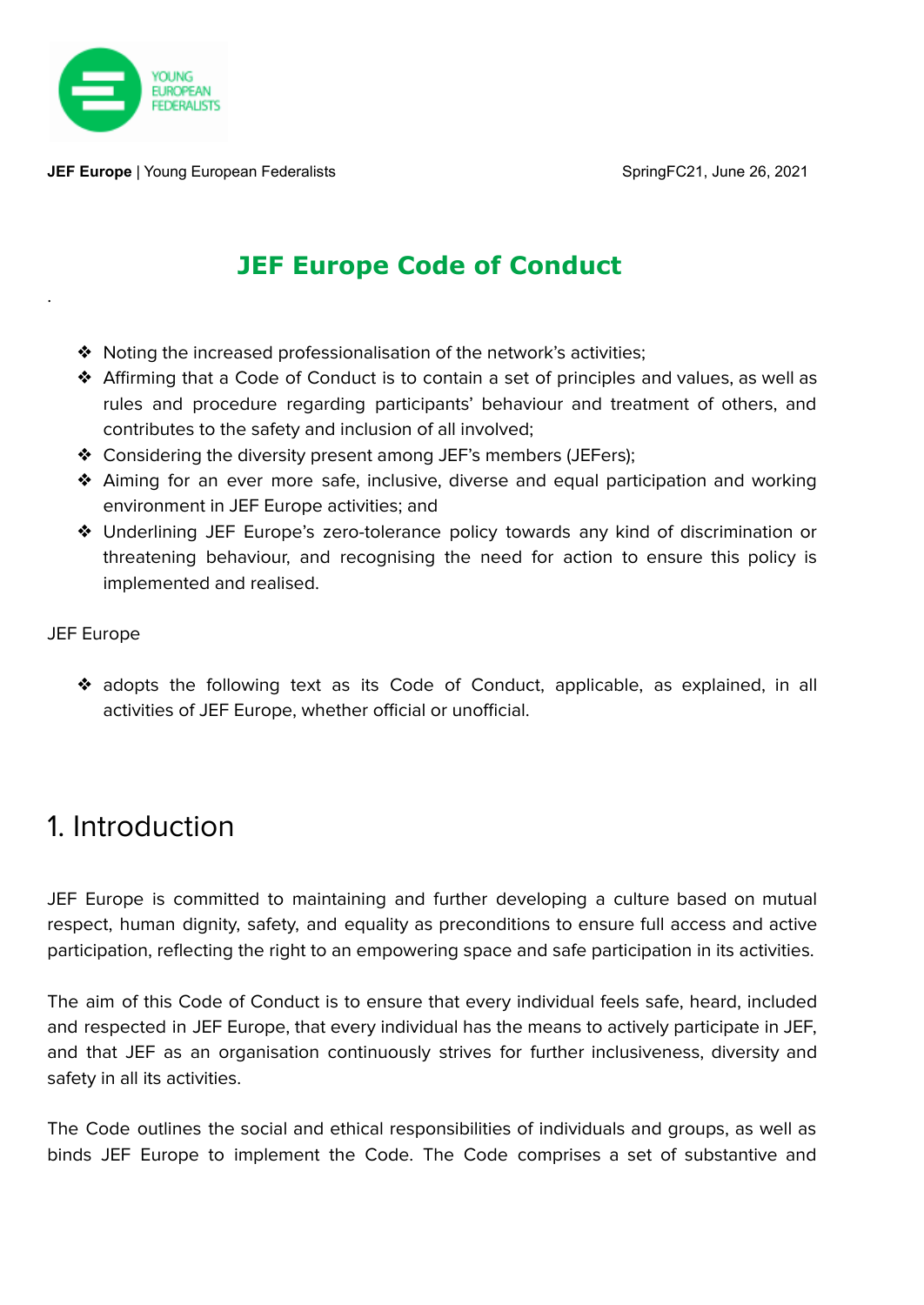procedural rules, such as the use of contact persons, on ensuring safe participation and an empowering space, inclusion, equality, and respect of individuals involved with JEF activities.

# 2. To whom this Code applies

This document binds any individual involved in JEF Europe activities, throughout its formal and informal activities, during the activities referred to in this paragraph.

When registering for or participating in a JEF event, each participant accepts and commits to these rules by default.

JEF Europe requires that the behaviour of an individual participating in any offline or online activity of JEF Europe, or representing the organisation externally, must be consistent with these rules.

As a participant in JEF Europe activities, you are expected to know of and understand the Code, as well as your obligations under the law, wherever you are.

If you are ever in doubt about a course of conduct, you are encouraged to ask for guidance to any of the Contact Persons (as defined in section 8).

#### 3. Where and when this Code applies

The Code of Conduct applies during both online and offline activities of JEF Europe, in both formal and informal settings.

A formal setting shall be understood as including any part of the working programme of an event, task force or political commission meetings, and statutory bodies' meetings.

Informal settings shall be understood as including any activities happening in connection to a formal meeting or any other JEF Europe event, or other informal get-together clearly linked to JEF Europe activities. Activities surrounding the working programme, including, but not limited to, social events and online communication, shall be considered as informal settings.

# 4. On making assumptions

JEF Europe is an inclusive and empowering space for young people from all walks of life, committed to actively engage in the pursuit of a free and united Europe. As such, JEFers and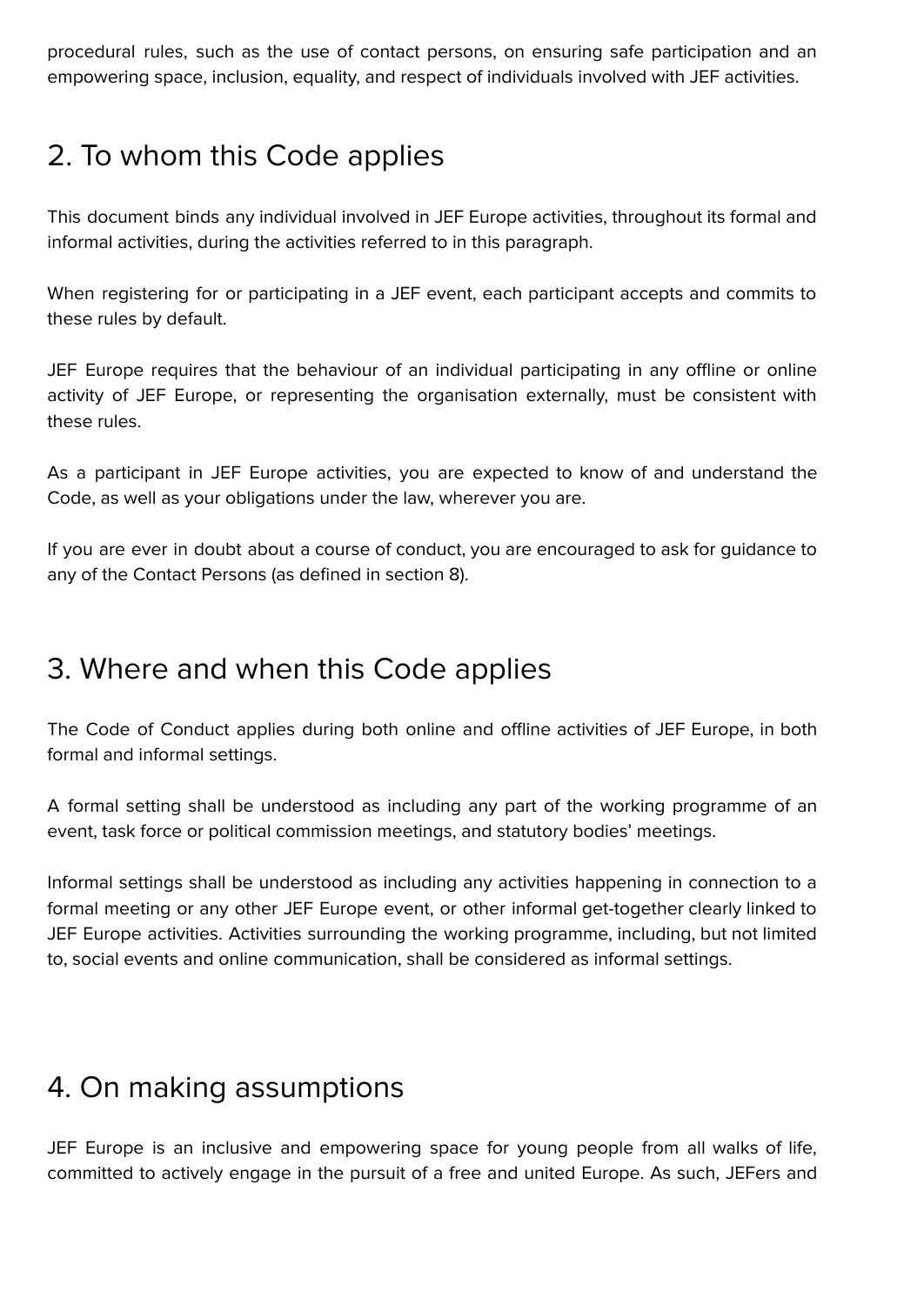participants in JEF activities are encouraged to overcome their prejudices and unconscious biases. Accordingly, JEFers and participants in JEF activities should do their best not to:

- A. make assumptions about a person, their background, or opinion based on their skin colour, other external features, or the way they speak;
- B. assume another person's religious or political affiliation or non-affiliation, other conviction, or beliefs;
- C. assume a person's gender identity or sexual orientation;
- D. assume someone's ability to do the same things you are able to do;
- E. assume everyone to be in good health, physical or otherwise.

# 5. On acting in accordance with the Code of Conduct

The following rules shall be interpreted broadly to include any conduct considered inappropriate and inconsistent with the values of JEF Europe. Any breach of these rules shall lead to action (as defined in the procedures in section 7).

Participants in JEF activities commit to adopt and promote appropriate behaviour, which includes:

- A. respecting others and not denigrating or undermining them;
- B. respecting another person's turn to speak;
- C. discussing sensitive topics in a respectful manner, and remembering that they may be personal to others;
- D. creating an environment where it is easy for anyone to speak up and express their opinion;
- E. supporting and enabling the participation and inclusion of others, for example by explaining abbreviations, terms, and difficult concepts;
- F. not discriminating on the basis of any personal characteristics, physical or otherwise;
- G. avoiding commenting on another person's looks publicly, or in a way that makes them uncomfortable or objectifies them;
- H. not using language that emphasises the thought that basic health and ability is expected;
- I. not judging or commenting negatively on another person's culture;
- J. not feeding racist stereotypes in their speech, actions, or behaviour, even as a joke or ironically;
- K. not physically touching others without permission and respecting their personal space;
- L. not bullying, making fun of or putting down others, or laughing at others' mistakes unless laughing together with them;
- M. not in any way harass or abuse fellow JEFers and participants in JEF activities.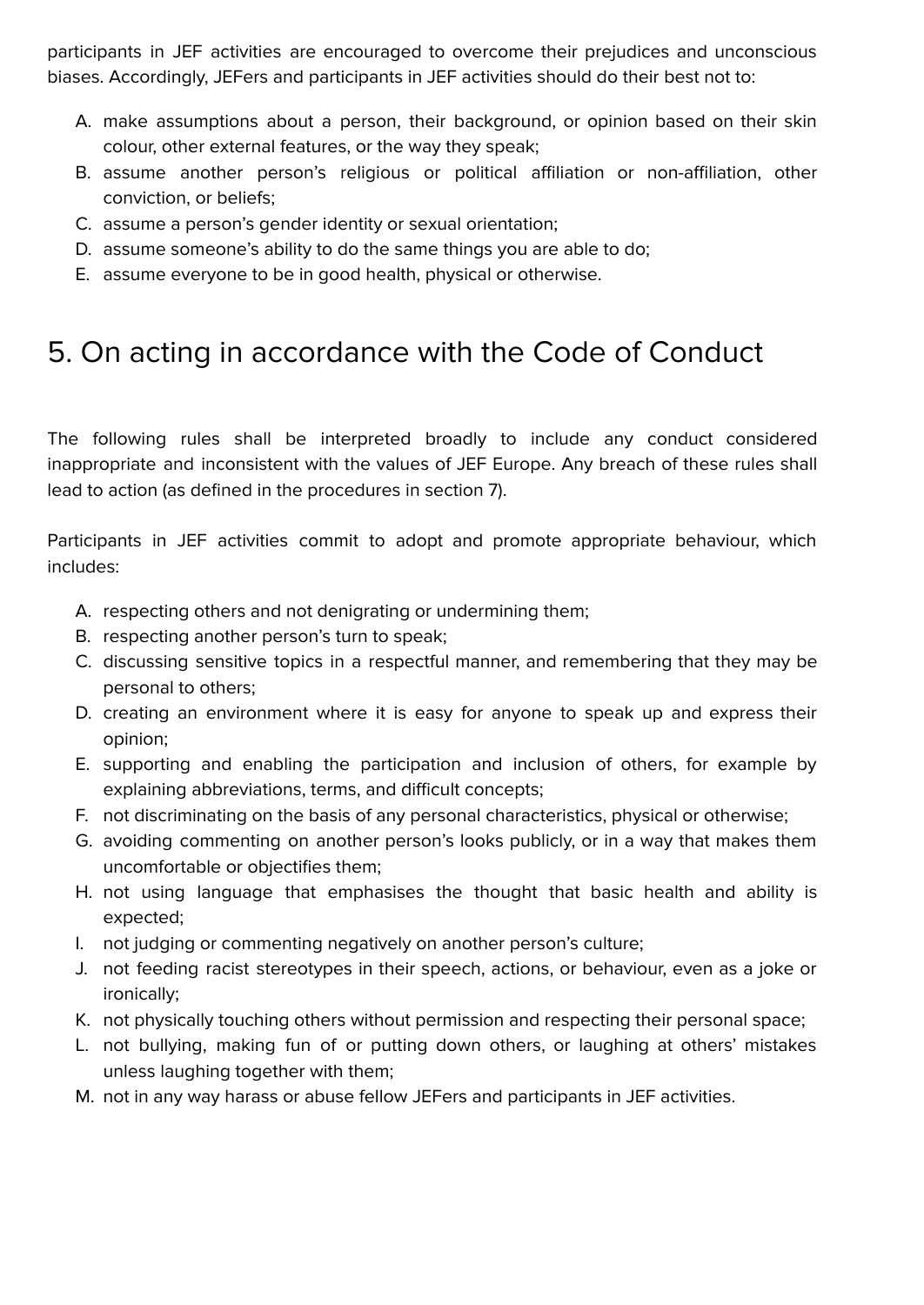# 6. Reporting

The Code of Conduct applies to every member of JEF Europe and every participant in a JEF activity, no matter their role in the organisation. If you observe or experience behaviour that concerns you, or that may represent a violation of our Code, please raise the issue with one of the Contact Persons promptly, provided you feel comfortable doing so. You can choose to do this anonymously or together with someone you trust. That will allow JEF Europe an opportunity to deal with the issue and correct it, ideally before it becomes a violation of law or a risk to health or security.

Inappropriate or unwanted behaviour or action can be reported through:

- a. One or more of the Contact Persons presented at the beginning of the activity, in person or online
- b. A Code of conduct form that can be used to report anonymously;
- c. Other means mentioned in the beginning of the event or activity.

#### 7. Procedure in case of inappropriate behaviour

In case of any breach from the Code of Conduct, the dedicated contact persons at the event or activity are required, on their best judgment and with the consent of the person affected by the conduct, to, in successive order and depending on the severity of the action:

- a. Remind participants of their obligation to act in accordance with the present Code of Conduct and give them advice on how to do so;
- b. Engage in a one to one conversation with the person in breach of the Code to make sure that there is a mutual understanding of the nature of the inappropriate action, including clarifying and explaining possible misunderstandings and intercultural differences;
- c. Inform, only when necessary, the other organisers of the event or the meeting chairs about the problematic behaviour or the violation of the Code;
- d. Facilitate a structured conversation between parties to resolve the situation;
- e. In consultation with the organising team and the facilitators of the activity, suspend the session and/or ban the person in breach of the Code from attending the remainder of the event or activity.

In the case of violent or other potentially illegal behaviour, contact the police in consultation with the person affected in accordance with the national law.

The Executive Board in consultation with organisers and contact persons of the event may decide to suspend or permanently ban the attendance of the person in breach of the Code from future JEF events or activities. The decision shall be taken within 2 weeks of the activity where the breach occurred.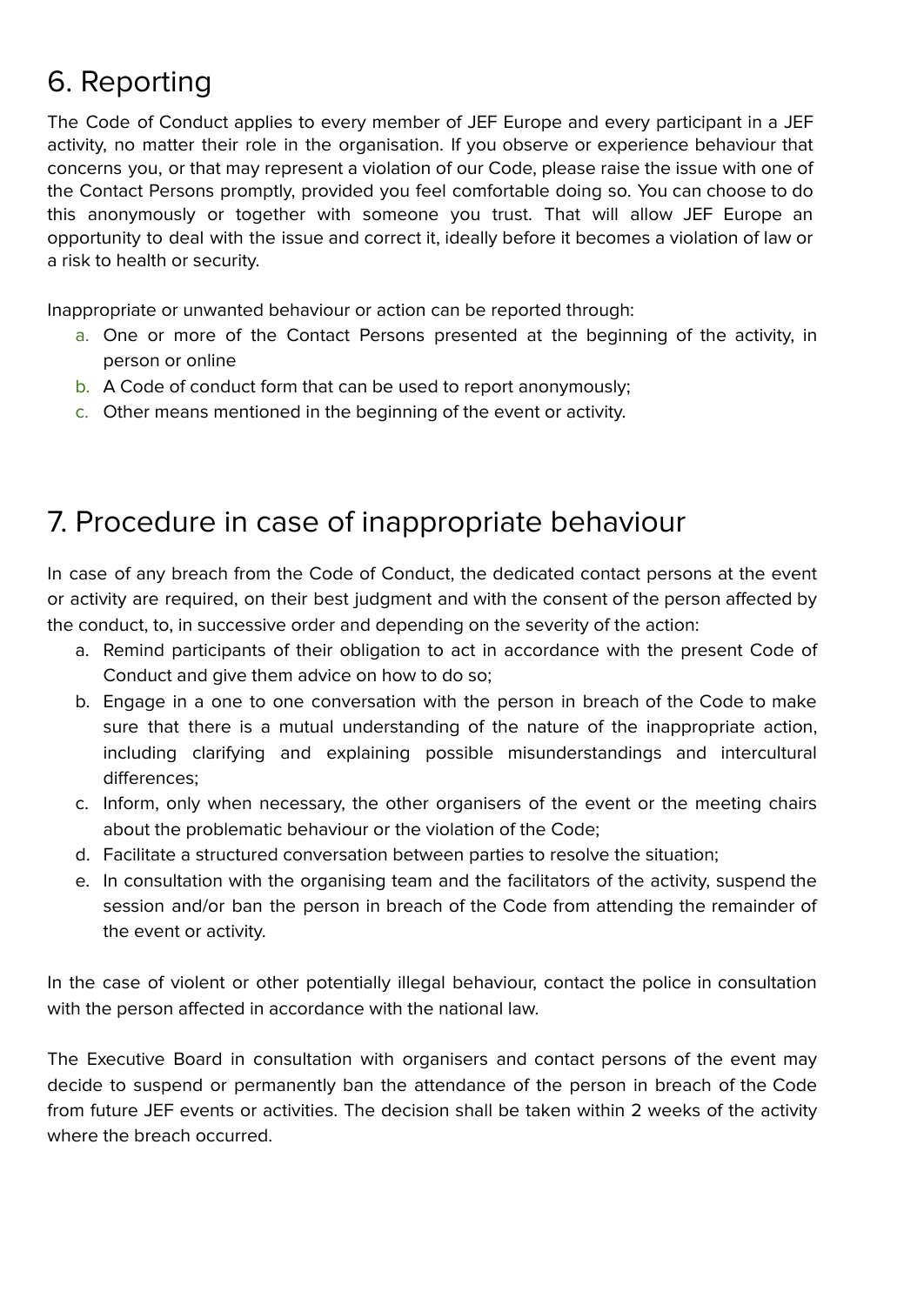# 8. Obligations of JEF Europe, organisers and facilitators of JEF Europe activities

Presenting the Code of Conduct

- a. The Code shall be circulated ahead and presented in the beginning of every JEF Europe event and activity where the Code applies, especially during the first day when it may be presented multiple times a day, and at least once a day in multiple day events or activities;
- b. The Code shall be introduced using the Code of Conduct presentation;
- c. The presentation of the Code of Conduct shall:
	- i. ensure that participants understand its content and obligations;
	- ii. be appropriate to the purpose of the document;
	- iii. keep in mind the type and duration of the event.
- d. The Code shall be presented by one of the organisers, facilitators, or the Contact Persons, and the means to report to the Contact Persons shall be presented at the same time; and
- e. The Code shall be accessible for reference throughout the event or activity.

Permanent Contact Persons

- a. Permanent Contact Persons are dedicated to ensuring safety and feeling of safety across the association and can be contacted online at anytime;
- b. At least two (2) Contact Persons shall be elected by the upcoming Federal Committee and have a two-year mandate ;
- c. The Permanent Contact Persons shall represent different gender identities;
- d. The Permanent Contact Persons shall be familiar with the Code of Conduct and charged to interpret and act in accordance.

Contact persons

- e. Contact Persons are dedicated to ensuring safety and feeling of safety and being available for participants in person and online;
- f. At least two (2) Contact Persons shall be appointed by the organisers for every event and activity of JEF Europe<sup>1</sup>;
- g. The Contact Persons shall be selected so that they are available throughout the event or activity;
- h. The Contact Persons shall represent different gender identities;
- i. The Contact Persons shall be trained by persons familiar with the Code of Conduct in interpreting and acting in accordance with it, as well as in facilitating the follow-up of a breach;

<sup>1</sup> For online meetings of task forces, political committees and other similar groups, the chair(s) act as contact persons.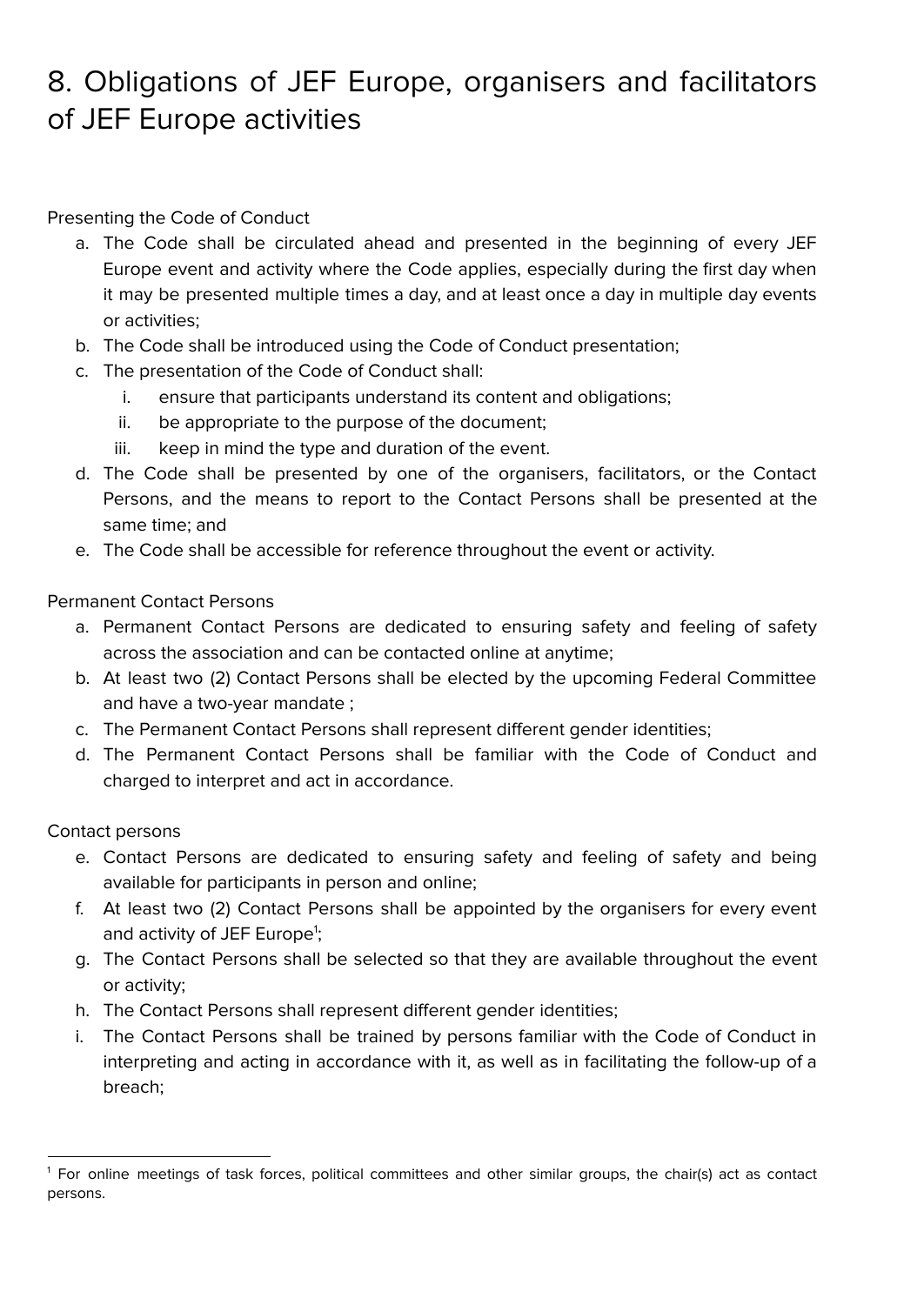- j. The Contact Persons shall be appointed and trained ahead of the event or activity in question;
- k. If you do not feel comfortable reporting to the Contact Person, if you do not feel your rights have been ensured, or if you have any complaints, please contact one of the Permanent Contact Persons.

Code of conduct form

- a. A specific form is made for each individual event or activity and is only accessible by the Contact Persons and shall be monitored by the Contact Persons actively at all times;
- b. The event or activity specific form shall be monitored by the Contact Persons for two (2) weeks after the event or activity that is intended for;
- c. The form shall provide the possibility to state what happened and what they wish that the next steps are;
- d. The form shall have the possibility to provide one's contact details or opt for anonymity.

# 9. Legal steps

JEF Europe representatives and all participants at JEF Europe events and activities are subject to the local laws. They are expected to comply with the Code of Conduct as well as all applicable laws, rules and regulations. In a case where the provision of the Code of Conduct should conflict with applicable law, the law prevails.

In the case of violent or discriminatory behaviour, conduct or discourse that is physical in nature, the Contact Person has an obligation to contact the police authority if necessary and possible according to the laws of the country. These measures do not interfere with the affected person's or group's legal rights to bring legal action against the person in breach of the law.

# 10. Privacy

To protect the privacy of all parties concerned, the Contact Persons and other persons involved in the process are bound to silence and discretion about any facts they come to know during the reporting process, except if any legal procedure requires it or for the safety of the individual.

The Contact Persons and other persons involved in the process shall not disclose the identities of the parties concerned without their prior consent.

Any written material that contains information about the incident, the people involved, or the process should not be stored longer than the purpose and time of solving the issue of the